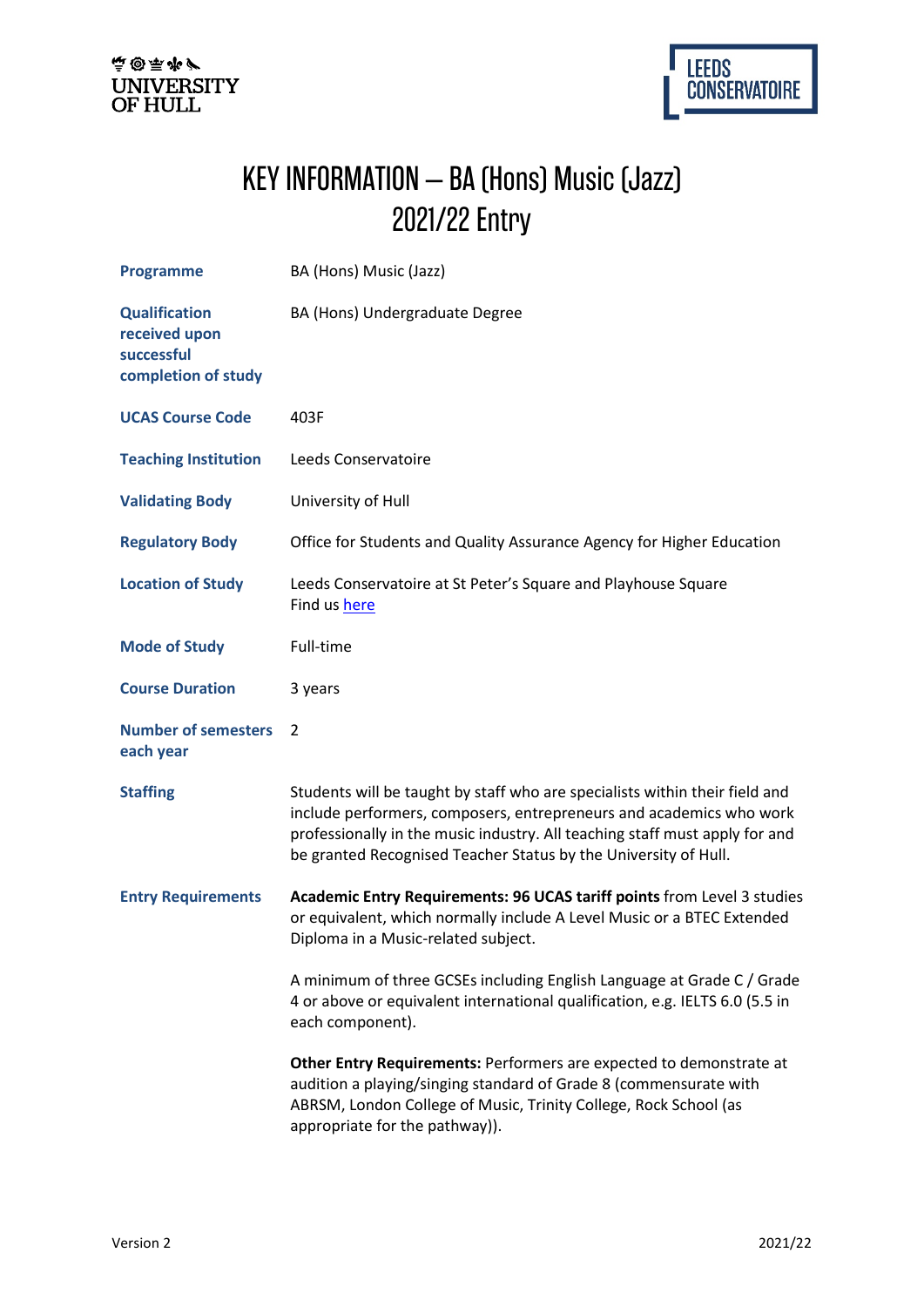| 高田雨ダ<br><b>UNIVERSITY</b><br>OF HULL                                  | <b>LEEDS</b><br><b>CONSERVATOIRE</b>                                                                                                                                                                                                                                                                                                                                                                                                                                                                                                                                                           |  |
|-----------------------------------------------------------------------|------------------------------------------------------------------------------------------------------------------------------------------------------------------------------------------------------------------------------------------------------------------------------------------------------------------------------------------------------------------------------------------------------------------------------------------------------------------------------------------------------------------------------------------------------------------------------------------------|--|
|                                                                       |                                                                                                                                                                                                                                                                                                                                                                                                                                                                                                                                                                                                |  |
|                                                                       | Composers are expected to demonstrate at audition a playing/singing<br>standard of Grade 6 (commensurate with ABRSM, London College of<br>Music, Trinity College, Rock School (as appropriate for the pathway)).                                                                                                                                                                                                                                                                                                                                                                               |  |
|                                                                       | Applicants' understanding of applied music theory will be assessed at<br>audition where they will be asked questions about the theoretical<br>elements of the pieces they have played to ensure that they are suitable<br>for the course.                                                                                                                                                                                                                                                                                                                                                      |  |
| <b>Modules of Study</b>                                               | Level 4: Specialist Study Performance / Composition 1 (30 credits);<br>Specialist Group Study Performance / Composition 1 (30 credits);<br>Reflective Practice (10 credits); Contextual Studies 1 (30 credits);<br>Professional Studies 1 (20 credits).                                                                                                                                                                                                                                                                                                                                        |  |
|                                                                       | Level 5: Specialist Study Performance / Composition 2 (30 credits);<br>Specialist Group Study Performance / Composition 2 (30 credits);<br>Contextual Studies 2 (20 credits).                                                                                                                                                                                                                                                                                                                                                                                                                  |  |
|                                                                       | At Level 5 students will also be required to study a further Contextual<br>Studies 2 module option (20 credits) and a Professional Studies 2 module<br>option (20 credits).                                                                                                                                                                                                                                                                                                                                                                                                                    |  |
|                                                                       | Level 6: Specialist Study Performance / Composition 3 (40 credits), Final<br>Project (40 credits).                                                                                                                                                                                                                                                                                                                                                                                                                                                                                             |  |
|                                                                       | At Level 6 students will also be required to study a Contextual Studies 3<br>module option (20 credits) and a Professional Studies 3 module option<br>(20 credits).                                                                                                                                                                                                                                                                                                                                                                                                                            |  |
| <b>Composition of</b><br><b>Course and Delivery</b><br><b>Methods</b> | Undergraduate degree courses at Leeds Conservatoire are delivered and<br>supported through a range of teaching and learning strategies. Courses<br>are made up of modules, which are elements of study that are taught and<br>assessed separately. Each module has a clearly defined credit value and<br>each year of study consists of a total of 120 credits. 100 hours of learning<br>is expected for every 10 credits of the course, totalling 1200 hours of<br>learning for each year of study. This equates to approximately 40 hours of<br>study per week throughout the academic year. |  |
|                                                                       | Each module has scheduled hours for learning and teaching activities, as<br>well as an expectation of independent learning from students via directed<br>study outside of these allocated times. The ratio of learning and teaching<br>activities to directed study varies across each module, year, and course.                                                                                                                                                                                                                                                                               |  |
| <b>Methods of</b><br><b>Assessment</b>                                | The course is assessed in a variety of ways to reflect the diversity of<br>creative and professional practice. Assessment methods include recitals,<br>coursework, musical portfolios, recordings, technical tests, presentations<br>and written work. The exact nature of assessments will depend on the<br>Contextual Studies and Professional Studies module options chosen at                                                                                                                                                                                                              |  |

Level 5 and Level 6, as well as the choice of project for the Final Project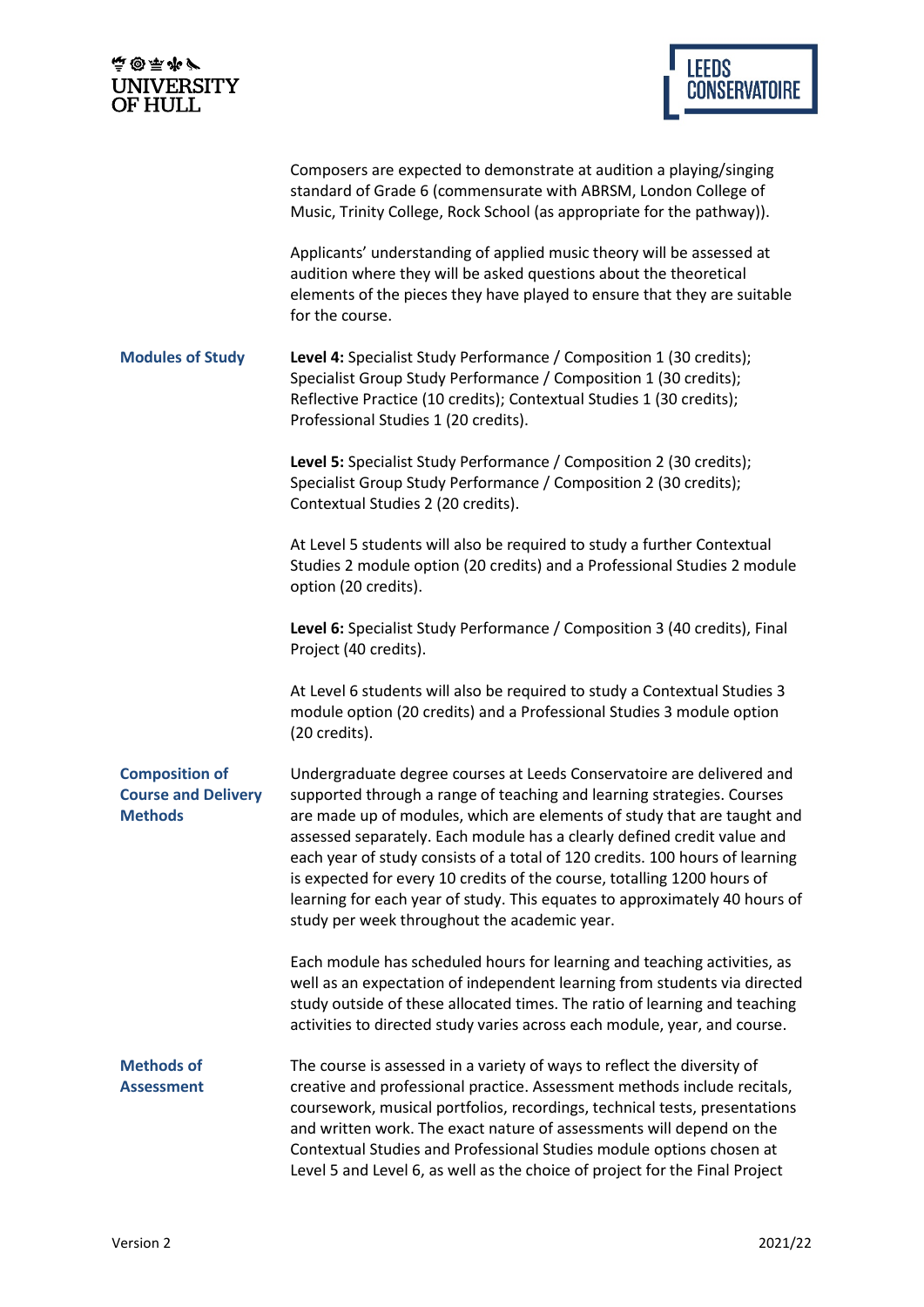| <b>LEEDS</b><br><b>CONSERVATOIRE</b>                                                                                                                                                                                                                                                                                                                                                                                                                                                                                                     |
|------------------------------------------------------------------------------------------------------------------------------------------------------------------------------------------------------------------------------------------------------------------------------------------------------------------------------------------------------------------------------------------------------------------------------------------------------------------------------------------------------------------------------------------|
| module at Level 6. Formal assessments tend to take place at the end of<br>each semester or the end of the year. There are a handful of assignments<br>with deadlines halfway through a semester.                                                                                                                                                                                                                                                                                                                                         |
| After you hand in an assignment, we aim to provide marks and feedback<br>20 working days after the deadline. Your feedback will reference the<br>assessment criteria and detail positive aspects of your work as well as<br>areas for improvement.                                                                                                                                                                                                                                                                                       |
| Not all feedback is written - for example, in your one-to-one or small<br>group lessons, you get continuous feedback from your tutor. You will also<br>receive regular feedback in ensembles, studio groups, seminars and<br>tutorials. If you are unsure about how you are progressing, ask your tutor.<br>You don't need to wait until you get written feedback from your<br>assignment.                                                                                                                                               |
| <b>Tuition Fees:</b><br>£9,250 per year for Home UK students<br>£17,500 per year for International students                                                                                                                                                                                                                                                                                                                                                                                                                              |
| If you are an EU national starting in September 2021, your tuition fee<br>status may be Home or International, depending on your circumstances.                                                                                                                                                                                                                                                                                                                                                                                          |
| The fee status criteria are provided in regulations and guidance published<br>by the Government. Further information is available here:<br>https://www.gov.uk/guidance/studying-in-the-uk-guidance-for-eu-<br>students                                                                                                                                                                                                                                                                                                                   |
| Fees shown above are per academic year and are applicable to students<br>starting their course in the 2021/22 academic year.                                                                                                                                                                                                                                                                                                                                                                                                             |
| Home UK fees may be subject to government-approved increases in<br>future years.                                                                                                                                                                                                                                                                                                                                                                                                                                                         |
| International fees are fixed for the duration of the course, other than<br>when stated, providing students stay on the same course. Partial tuition<br>fee scholarships may be available to international students. For more<br>information on international scholarships click here.                                                                                                                                                                                                                                                    |
| <b>Additional Costs:</b><br>Indicative additional costs relating to the course (This is given as a guide<br>only):<br>Printing - in the majority of cases coursework and assessments<br>are submitted online. However, students may be required to<br>print coursework and assessments for specific offline<br>submissions. Every student will receive printing credit at the<br>start of term.<br>Books/Music - the conservatoire's library has a wide range of<br>$\bullet$<br>resources, which include many core texts and materials. |
|                                                                                                                                                                                                                                                                                                                                                                                                                                                                                                                                          |